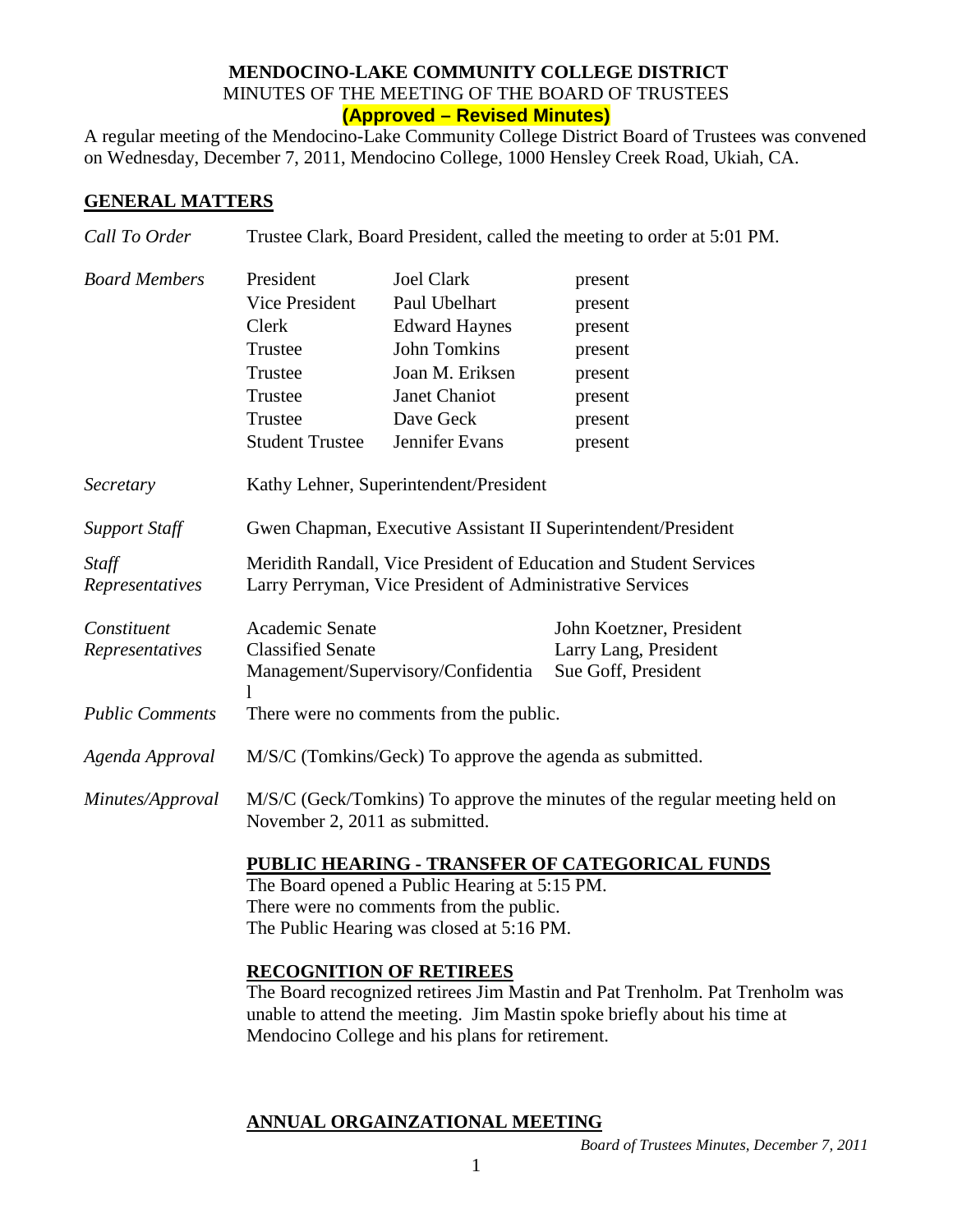| Oath of Office                                                              | M/S/C (Haynes/Chaniot) RESOLVED, That the Mendocino-Lake Community<br>College District Board of Trustees does hereby approve administering the Oath<br>of Office to Trustees Clark, Eriksen, Geck, and Ubelhart.                                                                                                                             |
|-----------------------------------------------------------------------------|----------------------------------------------------------------------------------------------------------------------------------------------------------------------------------------------------------------------------------------------------------------------------------------------------------------------------------------------|
|                                                                             | Trustee Haynes, Clerk of the Board, administered the Oath of Office to Trustees<br>Clark, Eriksen, Geck, and Ubelhart.                                                                                                                                                                                                                       |
| Declaration of<br>Candidates<br>Appointed                                   | M/S/C (Chaniot/Tomkins) RESOLVED, That the Mendocino-Lake Community<br>College District Board of Trustees does hereby declare Trustees Clark, Eriksen,<br>Geck, and Ubelhart appointed.<br>Roll Call vote: All Trustees were present and voted yes.                                                                                          |
| <b>Board Officers</b>                                                       | RESOLVED, That the Mendocino-Lake Community College District Board of<br>Trustees does hereby take the following actions for officers for 2012:<br>M/S/C (Eriksen/Geck) To elect Trustee Clark as President.<br>M/S/C (Tomkins/Geck) To elect Trustee Ubelhart as Vice President.<br>M/S/C (Geck/Eriksen) To elect Trustee Tomkins as Clerk. |
| <b>Meeting Dates and</b><br><b>Times</b>                                    | M/S/C (Tomkins/Geck) RESOLVED, That the Mendocino-Lake Community<br>College District Board of Trustees does hereby set the meeting dates and times<br>as submitted.                                                                                                                                                                          |
|                                                                             | <b>CONSENT AGENDA</b><br>M/S/C (Chaniot/Haynes) To approve the Consent Agenda as submitted.                                                                                                                                                                                                                                                  |
|                                                                             | Items with an asterisk * were approved by one motion as the Consent Agenda.                                                                                                                                                                                                                                                                  |
| $Employment -$<br>Short-Term<br><b>Employees</b>                            | <b>Personnel</b><br>*RESOLVED, That the Mendocino-Lake Community College District Board of<br>Trustees does hereby ratify the list of Short-Term Employees as presented at the<br>meeting.                                                                                                                                                   |
| Employment<br>Part-Time Faculty                                             | *RESOLVED, That the Mendocino-Lake Community College District Board of<br>Trustees does hereby ratify the list of Part-Time Faculty for the Spring, 2012<br>Semester as presented at the meeting.                                                                                                                                            |
| Volunteers                                                                  | *RESOLVED, That the Mendocino-Lake Community College District Board of<br>Trustees does hereby approve the list of volunteers as presented at the meeting.                                                                                                                                                                                   |
| <b>MLCCCBU</b><br>Proposed Side<br>Letter and District<br>Response, 2011-12 | *RESOLVED, That the Mendocino-Lake Community College District Board of<br>Trustees does hereby receive the initial 2011-12 collective bargaining proposal,<br>a side letter, from the Mendocino - Lake Community College Classified<br>Bargaining Unit (MLCCCBU) and the District's response.                                                |
| <b>MCFT</b> Side Letter                                                     | *RESOLVED, That the Mendocino-Lake Community College District Board of<br>Trustees does hereby ratify the November 30, 2011 side letter between the<br>District and Mendocino College Federation of Teachers (MCFT) to increase the<br>Full-Time Faculty Salary Schedule by 4% effective January 1, 2012.<br><b>Other Items</b>              |
| $Fixed$ Report $-$                                                          | *RESOLVED, That the Mendocino-Lake Community College District Board of<br>Board of Trustees Minutes, December 7, 2011                                                                                                                                                                                                                        |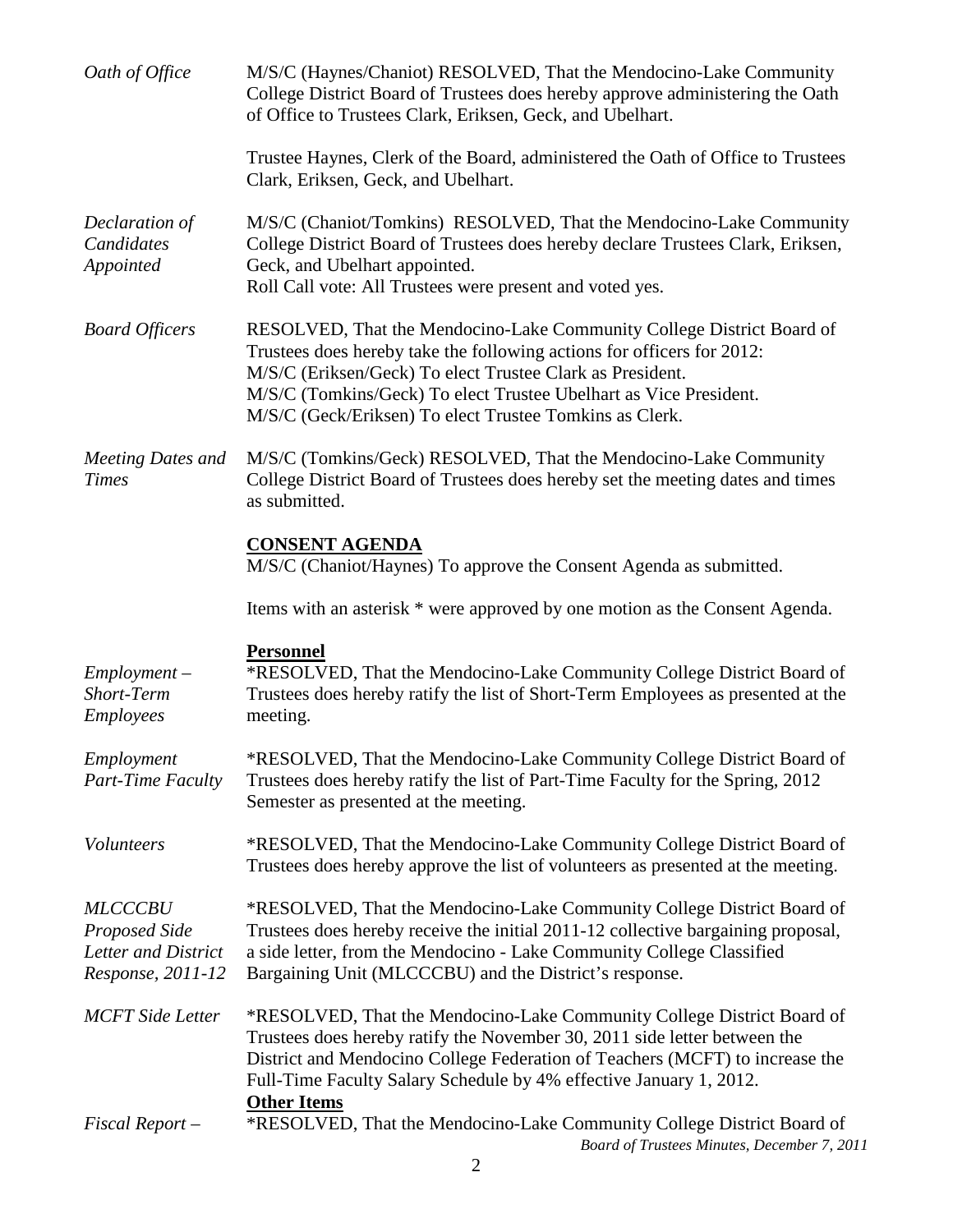| October 31, 2011                                    | Trustees does hereby accept the fiscal report as presented.                                                                                                                                                                                                                                                                                                                                                                                                                                                                                                                                                                                                                                                                                                                 |  |
|-----------------------------------------------------|-----------------------------------------------------------------------------------------------------------------------------------------------------------------------------------------------------------------------------------------------------------------------------------------------------------------------------------------------------------------------------------------------------------------------------------------------------------------------------------------------------------------------------------------------------------------------------------------------------------------------------------------------------------------------------------------------------------------------------------------------------------------------------|--|
| Transfer of<br><b>Categorical Funds</b>             | *RESOLVED, That the Mendocino-Lake Community College District Board of<br>Trustees does hereby approve the proposed transfer of \$1,000 from<br>Matriculation to Disabled Students Programs.                                                                                                                                                                                                                                                                                                                                                                                                                                                                                                                                                                                |  |
| 2010-11 Audit<br>Report                             | <b>ACTION ITEMS</b><br>Steve Pittman, representing Matson and Isom accounting firm, presented the<br>2010-11 audit. He spoke briefly about the firm's experience with community<br>college auditing. In addition, Pittman discussed periodically changing auditing<br>firms and the regular rotation of audit partners in order to implement a fresh<br>perspective to each report. He reported on a study done on audit firm rotation<br>that showed the first two years of a firm's engagement are when there is more<br>likely to be reporting errors. Since this shows that auditing firms need to have an<br>intellectual understanding of their audit client, Pittman believes it is better to<br>change audit partners rather than to change audit firms frequently. |  |
|                                                     | The audit report contained a clean opinion and there were no findings for<br>2010-11.                                                                                                                                                                                                                                                                                                                                                                                                                                                                                                                                                                                                                                                                                       |  |
|                                                     | Vice President Perryman thanked Eileen Cichocki, Director of Fiscal Services,<br>and her staff for their work. The Board added their thanks and commended Vice<br>President Perryman.                                                                                                                                                                                                                                                                                                                                                                                                                                                                                                                                                                                       |  |
|                                                     | M/S/C (Haynes/Tomkins) RESOLVED, That the Mendocino-Lake Community<br>College District Board of Trustees does hereby formally receive the Mendocino-<br>Lake Community College District Audit Report for the year ended June 30,<br>2011.                                                                                                                                                                                                                                                                                                                                                                                                                                                                                                                                   |  |
| Strategic Plan -<br>Mission/Vision/<br>Values/Goals | M/S/C (Tomkins/Geck) RESOLVED, That the Mendocino-Lake Community<br>College District Board of Trustees does hereby approve the revisions to Board<br>Policy 103, Mission/Vision/Values/Goals as submitted.                                                                                                                                                                                                                                                                                                                                                                                                                                                                                                                                                                  |  |
| Library/Learning<br>Center – Change<br>Order No. 13 | M/S/C (Tomkins/Chaniot) RESOLVED, That the Mendocino-Lake Community<br>College District Board of Trustees does hereby ratify Change Order No. 13 for<br>the Library/Learning Center project to Midstate Construction in the amount of<br>$<$ \$4,173>.                                                                                                                                                                                                                                                                                                                                                                                                                                                                                                                      |  |
| Lake County<br>$Center - Change$<br>Order No. 1     | Vice President Perryman stated that although the amount of this change order is<br>large, it will be offset by a savings of approximately \$300,000.                                                                                                                                                                                                                                                                                                                                                                                                                                                                                                                                                                                                                        |  |
|                                                     | M/S/C (Tomkins/Geck) RESOLVED, That the Mendocino-Lake Community<br>College District Board of Trustees does hereby ratify Change Order No. 1 for<br>the Lake County Center project to Wright Contracting in the amount of<br>\$103,899.                                                                                                                                                                                                                                                                                                                                                                                                                                                                                                                                     |  |
| President's Report                                  | <b>INFORMATIONAL REPORTS</b><br>A written report was submitted by Superintendent/President Lehner.<br>The<br>following was offered in addition:<br>Superintendent/President Lehner and the Board discussed the report from<br>the Chancellor's Office Student Success Task Force. Some of the proposals<br>from the Task Force, such as the requirement that all students have an Ed                                                                                                                                                                                                                                                                                                                                                                                        |  |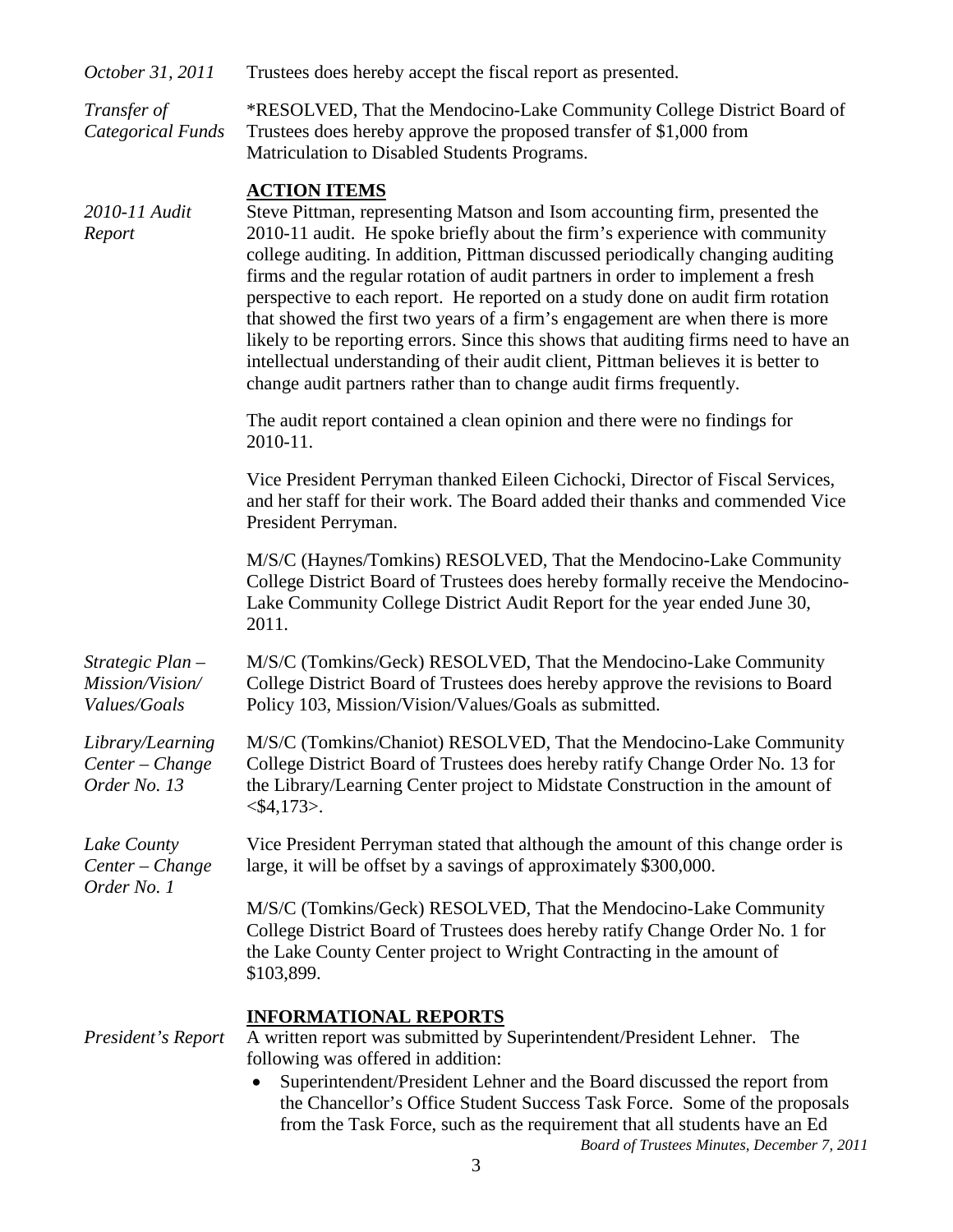|                                                           | Plan and the proposal to change community college funding to be based on<br>performance are of concern. Following discussion of the best way to for the<br>Board to express their concern, the Board asked Superintendent/President<br>Lehner to contact the Chancellor's Office on their behalf. The Board's<br>consensus was that more time and resources are needed to implement the<br>Task Force's ideas. Superintendent/President Lehner advised the Board that<br>individual Trustees can make comments on the Task Force Report on the<br>Chancellor's Office website.                              |
|-----------------------------------------------------------|-------------------------------------------------------------------------------------------------------------------------------------------------------------------------------------------------------------------------------------------------------------------------------------------------------------------------------------------------------------------------------------------------------------------------------------------------------------------------------------------------------------------------------------------------------------------------------------------------------------|
| <b>Education</b> and<br><b>Student Services</b><br>Report | A written report was submitted by Meridith Randall, Vice President of<br><b>Education and Student Services.</b>                                                                                                                                                                                                                                                                                                                                                                                                                                                                                             |
| Administrative<br><b>Services Report</b>                  | A written report was submitted by Larry Perryman, Vice President of<br><b>Administrative Services.</b>                                                                                                                                                                                                                                                                                                                                                                                                                                                                                                      |
| Measure W<br><b>Bond Report</b>                           | A written report was submitted by Larry Perryman, Vice President of<br>Administrative Services. The following was offered in addition:<br>Vice President Perryman reviewed the proposed budget reallocation for the<br>bond projects. He commended the members of the Bond Implementation<br>Planning Committee (BIPC) for their work in reviewing each project and<br>developing a reallocation that maintains the original intent of the bond<br>measure.                                                                                                                                                 |
| Mendocino<br>College<br>Foundation, Inc.                  | A written report was submitted by Katie Wojcieszak, Executive Director of the<br>Mendocino College Foundation.                                                                                                                                                                                                                                                                                                                                                                                                                                                                                              |
| Constituents<br>Report                                    | No written reports were submitted. The following oral reports were given:<br>John Koetzner reported on the recent activities of the Academic Senate.<br>Sue Goff reported that the Management/Supervisory/Confidential Group, in<br>order to keep more informed, will be receiving reports from the all areas<br>represented by the group. Recently reports were received from Human<br>Resources, the Foundation, and Student Services.<br>Larry Lang reminded the Board about the Classified FunRaiser which raises<br>$\bullet$<br>money for scholarships and will be held December 8 in the Board Room. |
| <b>Health Benefits</b><br>Report                          | A written report on the Health Benefits was submitted as information.                                                                                                                                                                                                                                                                                                                                                                                                                                                                                                                                       |
| Sustainable<br>Technology                                 | <b>PRESENTATION - TIME CERTAIN ITEM 6:00 PM</b><br>Dean Sue Goff introduced Orion Walker who gave a brief presentation on the<br>Sustainable Technology Program/Certificate at Mendocino College.                                                                                                                                                                                                                                                                                                                                                                                                           |
| <b>Trustee Reports</b>                                    | <b>TRUSTEE COMMUNICATION</b><br>A written report was submitted by Trustee Chaniot and Student Trustee Evans.<br>Oral reports were given by Trustees Chaniot, Ubelhart, Tomkins, and Student<br>Trustee Evans.                                                                                                                                                                                                                                                                                                                                                                                               |
| Future Agenda                                             | A report from the Ag Department regarding their programs and connection to                                                                                                                                                                                                                                                                                                                                                                                                                                                                                                                                  |